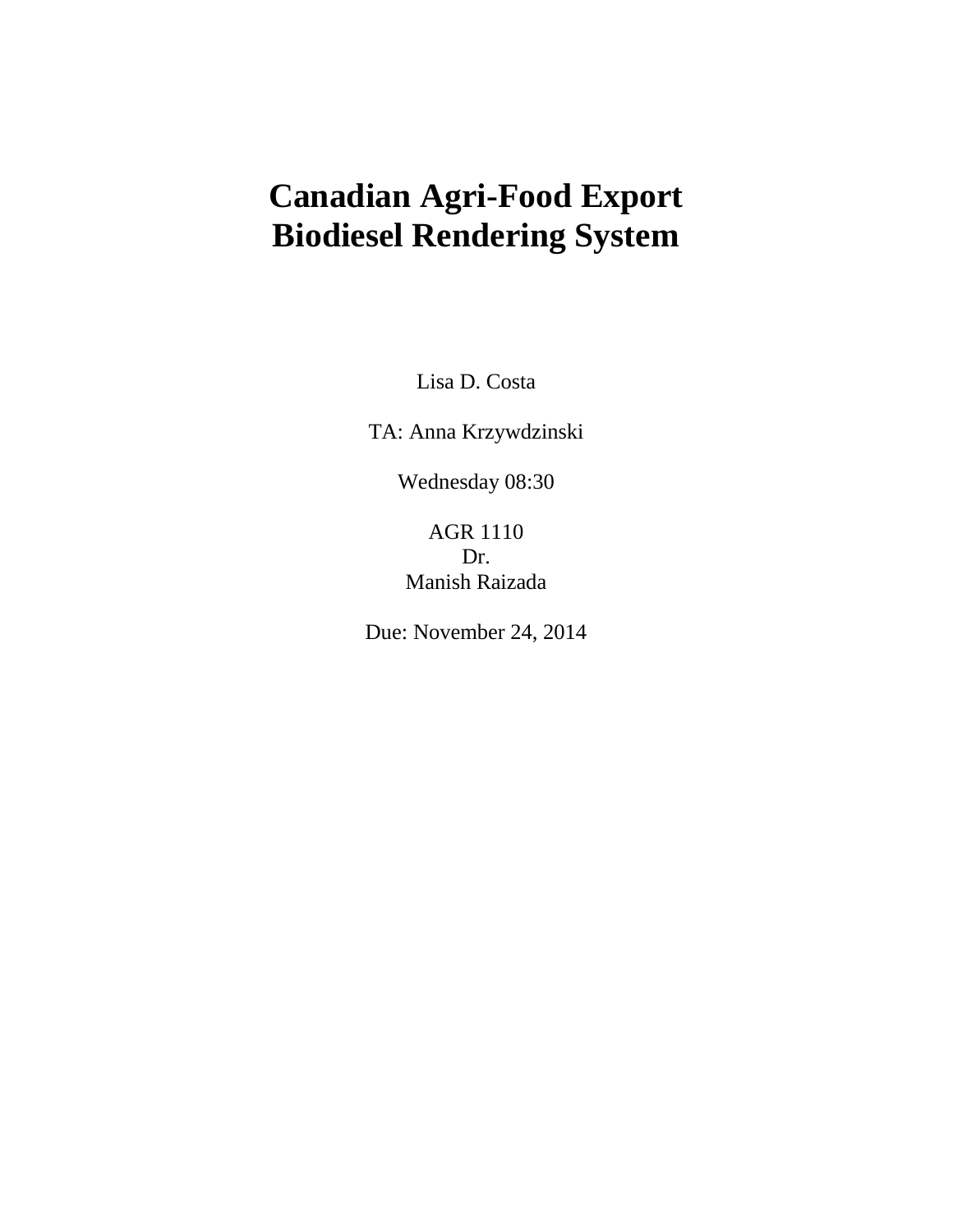Energy sources, such as petroleum, are of the largest of imports into Nepal (OEC, 2014). These are expensive and non-renewable resources and have to be constantly imported for the continuous use. This is tolling on the Nepalese economy as the fuel must be purchased and transported in from other countries. An alternative and sustainable energy source would be beneficial to be produced in the country of Nepal (Woinaroschy, 2014).

As the Nepalese agriculture industry grows, many sectors under that umbrella follow, especially the various livestock industries (FAO, 2014). The typical Nepalese diet does not include meat on a daily basis (R. Khanal, personal communication, 2014), and so the meat sector of the industry reflects this low demand (FAO, 2014). An alternative to meat production of shipped, culled, and deceased animals from the various livestock sectors would be to utilize various rendering techniques. The observed increase in the dairy industry increases the livestock population which will also increase the supply of carcasses for rendering (FAO, 2014). Many products can be produced from the unwanted parts of an animal carcass that can be of great benefit. Biodiesel is a product manufactured from an animal carcass via rendering techniques which can aid in the energy demands issues in Nepal, as outlined above. This biofuel can usually be interchangeable or blended with other fuels, such as petroleum, that are used in various diesel powered motors (Feddern et al*.,* 2011).

A small-scale biodiesel production system is proposed to be exported from Canada to Nepal. There are few Canadian companies which produce and supply biodiesel systems, in which basic systems range from \$600 - \$3000 CAN (PlantDrive, 2014; Alibaba, 2014). These systems could be marketed and exported to various industries and purchasers in Nepal, however, the high price point (52 760 - 87 930 NPR) will likely be deterring to the potential buyers. Therefore, it is further proposed that an alternatively produced home biodiesel rendering system is exported from Canada to Nepal. This will be done through a newly established organization or company in Canada. This potential organization will be further referred to as "Canada Biodiesel Systems" (CBS).

A simple biofuel production system can be made on a small scale, which would be what is produced for the targeted buyer (Feddern et al. 2011). A simple biodiesel manufacturing system based off of an apparatus designed by Wen et al. (2006) is proposed to be exported to Nepal. There are many required parts which need to be supplied to create the biodiesel rendering system and will require purchasing from different suppliers. Depending on the market for the components, non-Canadian suppliers will be chosen to allow for cost effective supplies. However, some of the materials required for the system can be obtained alternatively from Canadian recycling plants, such as the Region of Waterloo Waste Management, which would lower the costs associated with the production of the system. *Table 1* outlines the required components of the proposed rendering start up system, the possible manufactures/suppliers of the components with their prices, and if possible, the low cost alternatives of the components. It is estimated that the cost-price of the materials needed to create a biodiesel rendering system would cost just under \$300, whereas if some components are supplied through a recycling organization, and if an alternative heating source was used, the system would only cost just over \$90.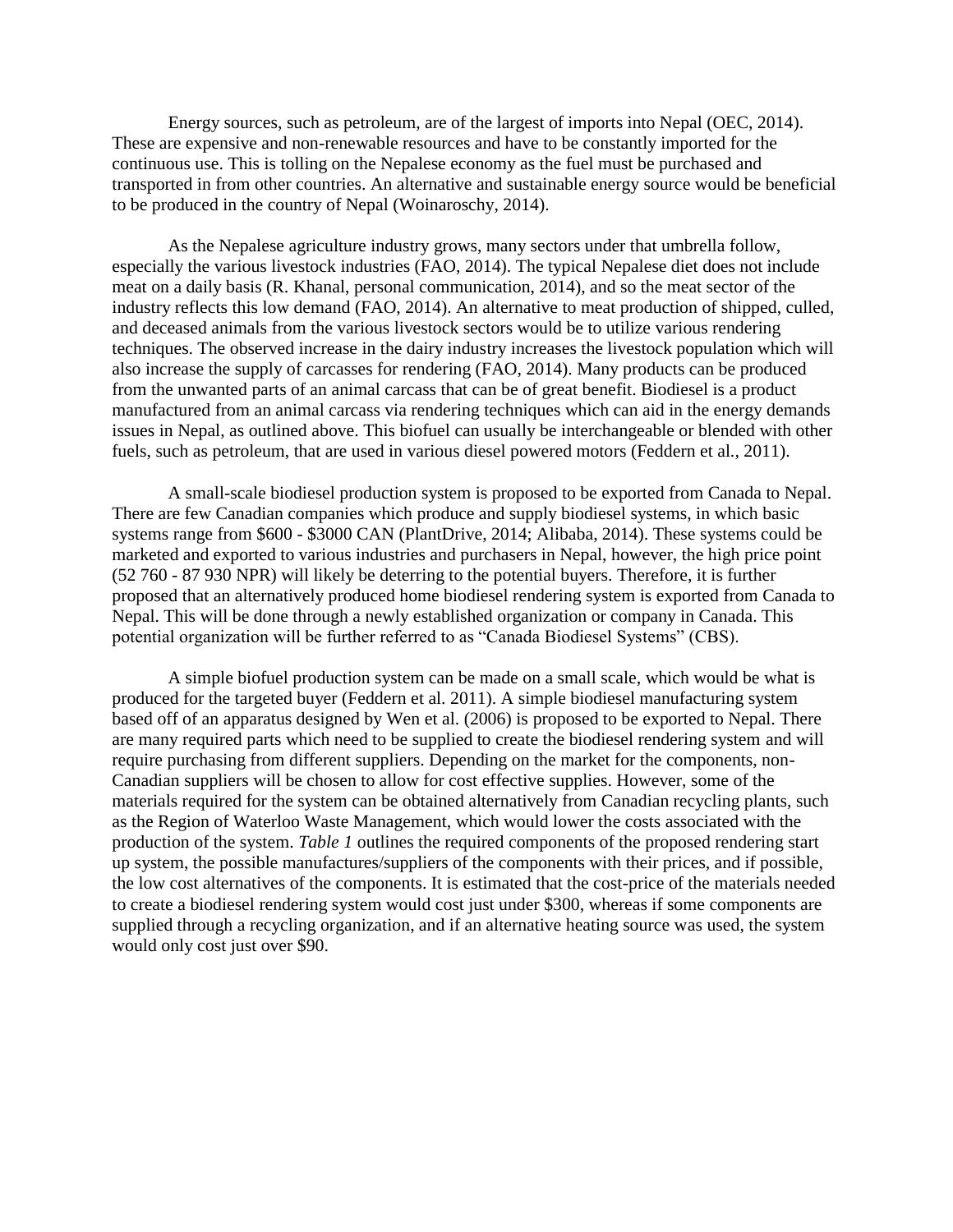| Components                     | Quantity       | Supplier                                | <b>Average Cost</b><br>$(\text{SCAN})$ | Alternative                               | <b>Alternative Cost</b><br>$(\text{SCAN})$ |
|--------------------------------|----------------|-----------------------------------------|----------------------------------------|-------------------------------------------|--------------------------------------------|
| HDPE plastic<br>container/tank | $\mathbf{1}$   | Century<br>Packaging Ltd.               | 13                                     | Recycled bulk<br>sized oil<br>container   | $\theta$                                   |
| Glass bottle                   | $\mathbf{1}$   | <b>Great Western</b><br>Containers Inc. | 8                                      | Recycled glass<br>liquor bottle           | $.2 \times 5 = $1$                         |
| Plastic bottles $+$<br>caps    | 5              | Century<br>Packaging Ltd.               | $\overline{3}$                         | Recycled 2L soda<br>bottles               | $\overline{0}$                             |
| Glass stir stick               | $\mathbf{1}$   | Science-First                           | .5                                     |                                           |                                            |
| Electronic scale               | $\mathbf{1}$   | EatSmart                                | 20                                     |                                           |                                            |
| Digital<br>thermometer         | $\mathbf{1}$   | Amico                                   | $\overline{2}$                         |                                           |                                            |
| Graduated<br>cylinders         | $\overline{2}$ | Canadawide<br>Scientific                | 24 x 2<br>$=48$                        |                                           |                                            |
| Heating system<br>(hotplate)   | $\mathbf{1}$   | Canadawide<br>Scientific                | 180                                    | <b>Established home</b><br>cooking system | $\theta$                                   |
| Meat strainer                  | $\mathbf{1}$   | <b>Weston Supply</b>                    | 20                                     |                                           |                                            |
| Total system cost              |                |                                         | 294.5                                  |                                           |                                            |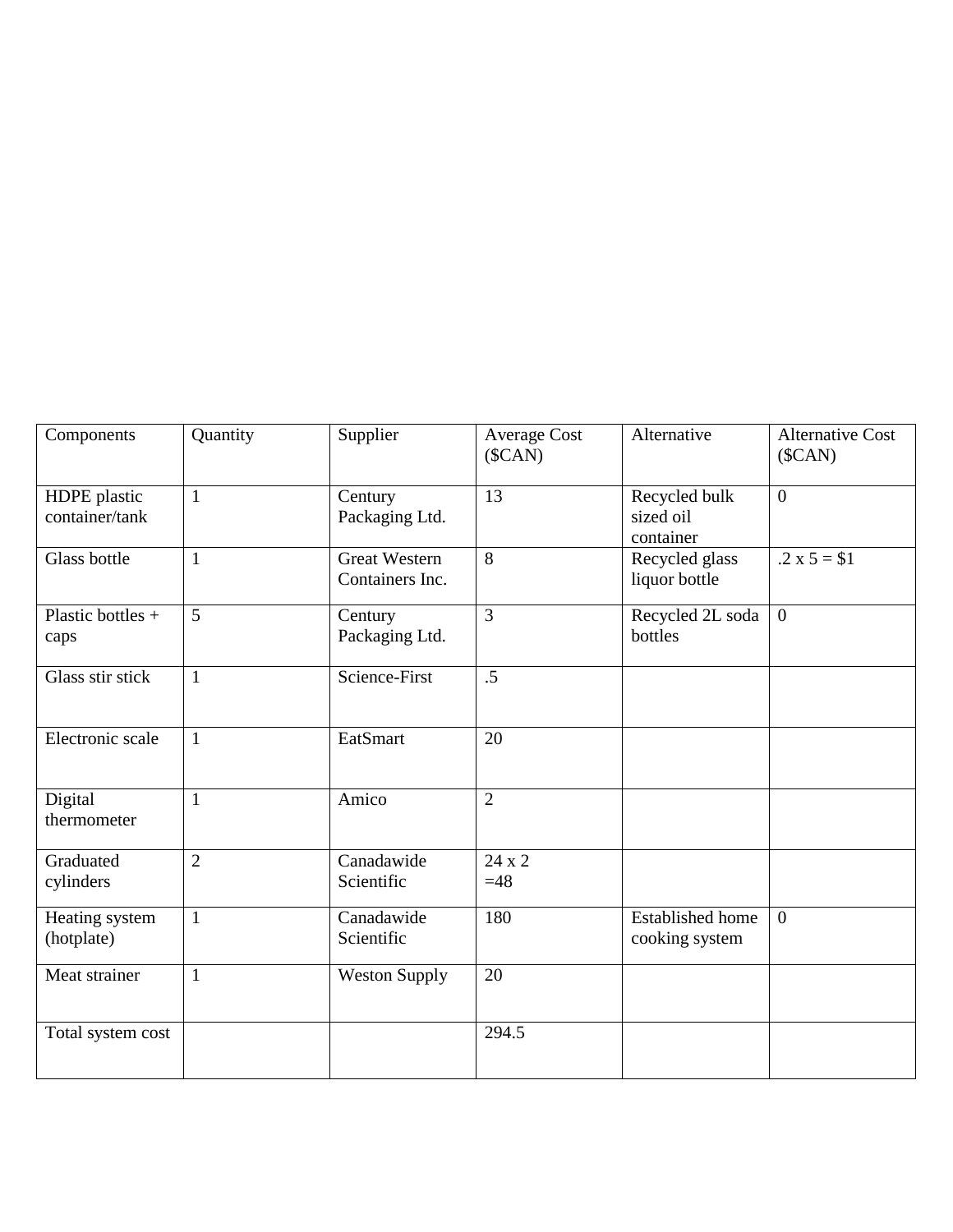*Table 1: Required components for a simple small-scale biodiesel rendering system with suppliers, costs and alternative suppliers and alternatives costs.*

CBS will be in charge of collecting/purchasing all of the various components of the rendering system. These separate components will then be shipped in bulk (with their likewise components) to Nepal, where CBS will employ Nepalese people to assemble the complete systems. In order for this to plan to occur, CBS will also employ trained Canadians to travel to Nepal to manage the assembly of the rendering systems. The collection, assembly and management will be labour intensive allowing for a diversity of employees across both countries to be recruited for the project. This results in high labour costs of the project.

The inputs for the home biodiesel rendering system include animal fat, methanol, and a transesterification catalyst (e.g. lye). Plant oil is an alternative for the animal fat input and is discussed later in this proposal. These inputs, supplier and costs are show in in *Table 2.* These inputs are non-renewable and are required to be continually supplied to the system user (Wen et al. 2006). The animal fat is the input which is to be supplied by the livestock producers of the country and can be considered a "free" input. This is due to the fact that this input has no use or demand in a society which does not already have the facilities to take advantage of it. Chemical suppliers of the required inputs are also located in Canada, add to the exports of Canadian products to Nepal. *Table 2* outlines the chemical inputs and their respective suppliers and costs.

| Input      | Supplier                  | Cost         |
|------------|---------------------------|--------------|
| Animal Fat | Nepalese livestock farmer |              |
| Methanol   | Methanex                  | $$2/g$ allon |
| Lve        | Certified-Lye             | \$10/lb.     |

*Table 2: Inputs of a biodiesel rendering system with their respective suppliers and costs (Methanex, 2014; Certified-Lye, 2014).*

The small biodiesel rendering system will be a large investment for a single Nepalese farmer. As well, the typical subsistence farmer of Nepal will not continually "produce" animal carcasses to supply the animal fat needed for biodiesel production. Therefore, the biodiesel rendering system is targeted towards farm co-operatives (co-ops) and large livestock producers. These users would be best to target marketing of the product to as they are more likely to be able to afford the initial startup cost and the continued purchase and import of the chemical components. These users are also able to supply a more continuous and substantial amount of animal fat required for effective biodiesel production. As trends reported by the FAO suggest, the agricultural industries of Nepal are growing. The various livestock industries are increasing the overall livestock population of the country (FAO, 2014). As the communities establish themselves, there will be more incidences of farming co-ops. Therefore the targeted consumer is growing in Nepal, suggesting an increase of success of the Canadian export.

Canada can benefit greatly from organizing, producing and exporting this product in many ways. Firstly, there are direct benefits from this project. CBS will make a profit from the selling of the product in Nepal resulting in the economic support of this new Canadian company. All the Canadian suppliers of the components of the system will be economically supported by CBS. Since it is proposed that some of the components of the rendering system are alternatively supplied through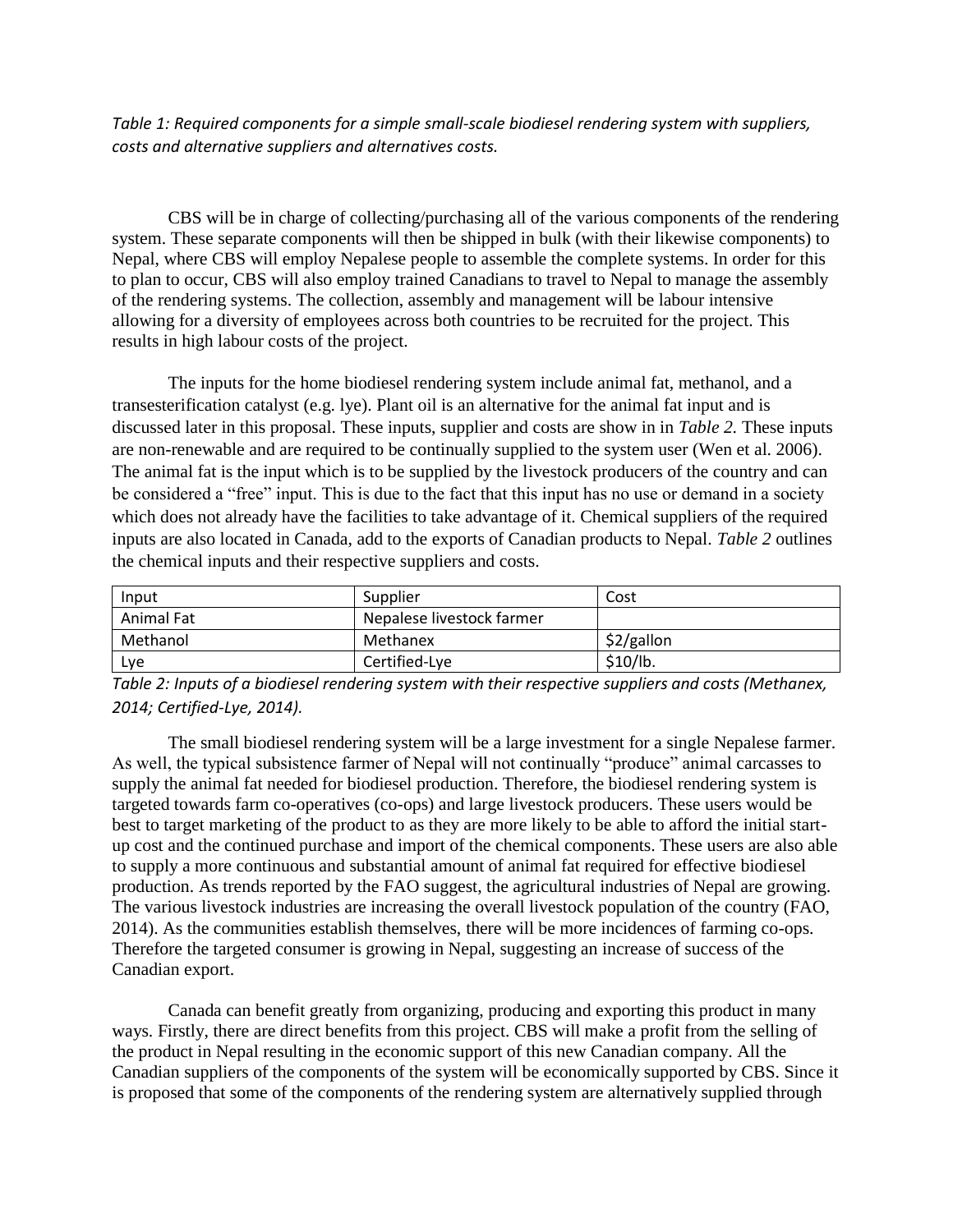collection and purchase of recycled components, the recycling organization chosen, Region of Waterloo Waste Management, will be supported economically by CBS. Many jobs will also be created to employ Canadians. This is mainly encompassed by all the positions of the newly formed CBS company which include managers, secretaries, shippers and receivers, marketing, overseas sales representatives, education providers, product maintenance, product improvement, etc. There are also indirect benefits directed towards Canada. With the establishment of this trade relationship between Canada and Nepal, the relationship has the potential to grow, becoming a strong partnership which will allow for increased trade between the two countries. This will result in increased export of other products from Canada to Nepal, strengthening the Gross Domestic Product (GDP) of Canada. In return, there will likely also be a potential to Nepal to increase their export into Canada, which will supply Canada with novel Nepalese goods for niche markets. This will also strengthen the GDP of Nepal while increasing the cultural diversity of goods available to Canadian consumers. Since the export product is used for the production of biodiesel, which is an environmentally friendly alternative to diesel, various green initiatives, like the Canadian Renewable Fuels Association (CRFA), and environmentally interested universities, like the University of Waterloo and the University of Guelph, are likely to become involved through interest. This will lead to increase of research in order to support and improve the environmental initiative which biodiesel production and use supports.

The various components of the rendering system are purchased from different suppliers as outlined in *Table 2*. Depending on where the components are being supplied from in Canada, they will be flown out of the Canada at its nearest freight airport. For example, all the components supplied by the Region of Waterloo Waste Management would be shipped by transport truck to Toronto airport (YTO), and flown by Air Canada Cargo to Hong Kong airport (HKG). From Hong Kong, the supplies would be shipped by train by Mass Transit Railway (MTR) to the established CBS location in Nepal.

The import of the biodiesel rendering system into Nepal will be greatly beneficial to the Nepalese people and to the overall country. Directly, for the users of the product, biodiesel will be produced from otherwise useless substances (animal fats) which allows for the production of cost effective fuel. This increase in the availability of diesel energy will allow for an increase in use of machinery, equipment and transportation powered by diesel motors. With the increase use of diesel powered equipment, such as hand tillers and other agricultural equipment, the agricultural potential of subsidence farmers and farming communities will be increasingly fulfilled. This results in prosperity of the various agricultural production systems, leading to further development of the communities and their agricultural industries. The opportunity for use of new equipment and machinery, such as various food processors, can also occur from the production of biodiesel. Transportation opportunities will also increase from the higher availability of fuel. This will allow for agricultural trade over distances to occur, further development of the agricultural industry. Additionally, this biodiesel production can support transport and use of non-agricultural machinery, which will benefit other sectors of the Nepalese country, such as education and health care. Lastly, the produced biodiesel can be sold, resulting in an additional source of income for the producer. In general, this rendering system will benefit farmers by allowing them to manufacture their own biodiesel for their own individual uses, instead of having to purchase it. If the project is successful and results in significant biodiesel production, the import of petroleum can be diminished, further strengthening Nepal's GDP. Therefore, the production of biodiesel is undoubtedly a direct benefit to the agricultural producers and industry of Nepal.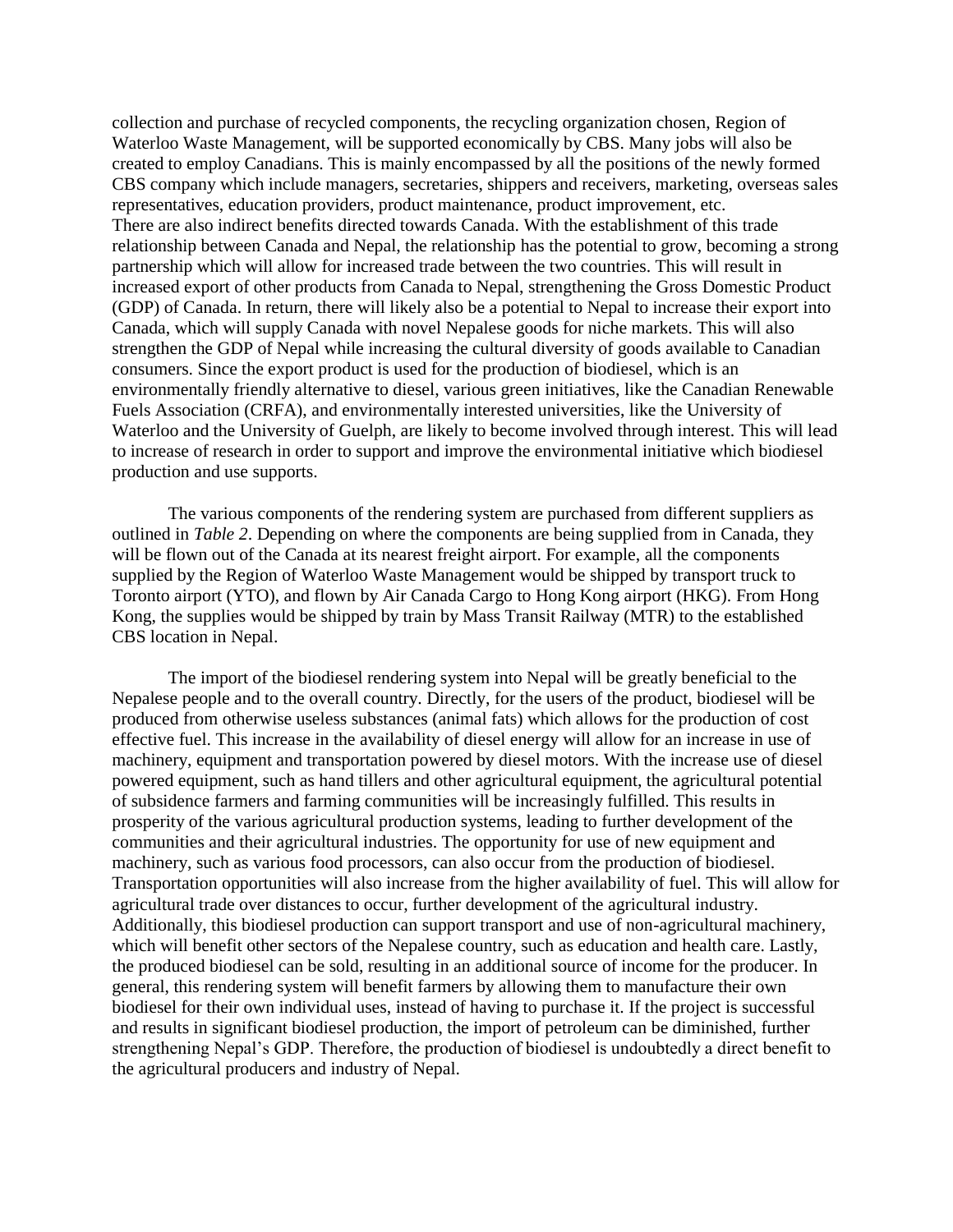Aside from the benefits from the use of the produced biodiesel, the establishment of this trade will also benefit the people of Nepal in alternative ways. CBS will need to employ Nepalese people to aid in the development, labour and sales of the product. Employment opportunities, which include assembly, marketing, sales, distribution, education and training, and maintenance, will be made available to Nepalese people, directly employing and financially supporting them. There will be many indirect benefits to Nepal from the project as well. By providing the agricultural industry and producers with a way to make additional profit off of livestock, an incentive to raise livestock will occur. This will result in individual farmers to either initiate the production of livestock or to increase their herd sizes. Larger livestock producers will also likely increase their herd sizes drastically if they have purchased a biodiesel rendering system. Ultimately, this will result in an increase in the livestock industry, increasing meat, dairy and egg production, consumption and export. The development of livestock industry will make the overall agricultural standing of the country better and in the increase in exports will allow for a heightened GDP of Nepal.

As was mentioned as a benefit for Canada, Nepalese Universities will also likely become involved with the project. The Agriculture and Forestry University (AFU) and Tribuhvan University (with its Institute of Agriculture and Animal Science) will undoubtedly be interested in the development of the project as it is a clear benefit to the agricultural development of the country. This will result in an increase of research and education for the students and faculty of the universities, further resulting in an increase of agricultural knowledge and development for the country. Along with agricultural incentives, there is positive environmental impact with the production of biodiesel. Nepalese Universities with environmental interests, such as Kathmandu University, will present also support aiding in the development of environmental education and research in regards to the project. The project, therefore will lead to potential educational and discovery opportunities of the respective universities.

An additional indirect benefit of biodiesel production and its use is that fact that it will aid in environmental conservation. Biodiesel is a more environmentally friendly fuel that the common fuel, petroleum, used in Nepal. Cleaner emissions occur from the use of biodiesels (Coniglio, et al. 2014). This is positive factor in any country, but especially in population dense countries like Nepal (Trading Economics, 2014).

As previously described, this product is to be targeted towards farm co-ops and large livestock producers in Nepal. To get the export and marketing started in Nepal, CBS will contact the Ministry of Agriculture Development (MOAD) in regards to locating any various farm co-ops to market towards. To find the various larger livestock producers in Nepal, CBS can go through organizations such as the Dairy Development Corporation (DDC) or the Central Dairy Co-operative Nepal (CDCAN). From this, CBS will then send informative publications and representatives to visit the organizations, co-ops, and livestock producers to inform them of the biodiesel rendering system. If a co-op or a producer is interested in ordering a system, then they are added to the order. A substantial amount of consumers must order the system before the product will be shipped to Nepal, since the product is shipped as individual components in bulk as explained previously. Once the orders are shipped to Nepal, and all the components are received at a central location, the Nepalese people employed by CBS will assemble each individual system, under the supervision and management of a Canadian CBS employee. Once the rendering kits are complete, the product will have to be transported to each consumer. This distribution will be through means of truck to easily the accessible areas, and alternative transportation, such as by foot or mule, to the more inaccessible areas. Next, Canadian CBS education representatives will hold seminars and workshops for the consumers in order to train the rendering system users how to effectively and properly produce and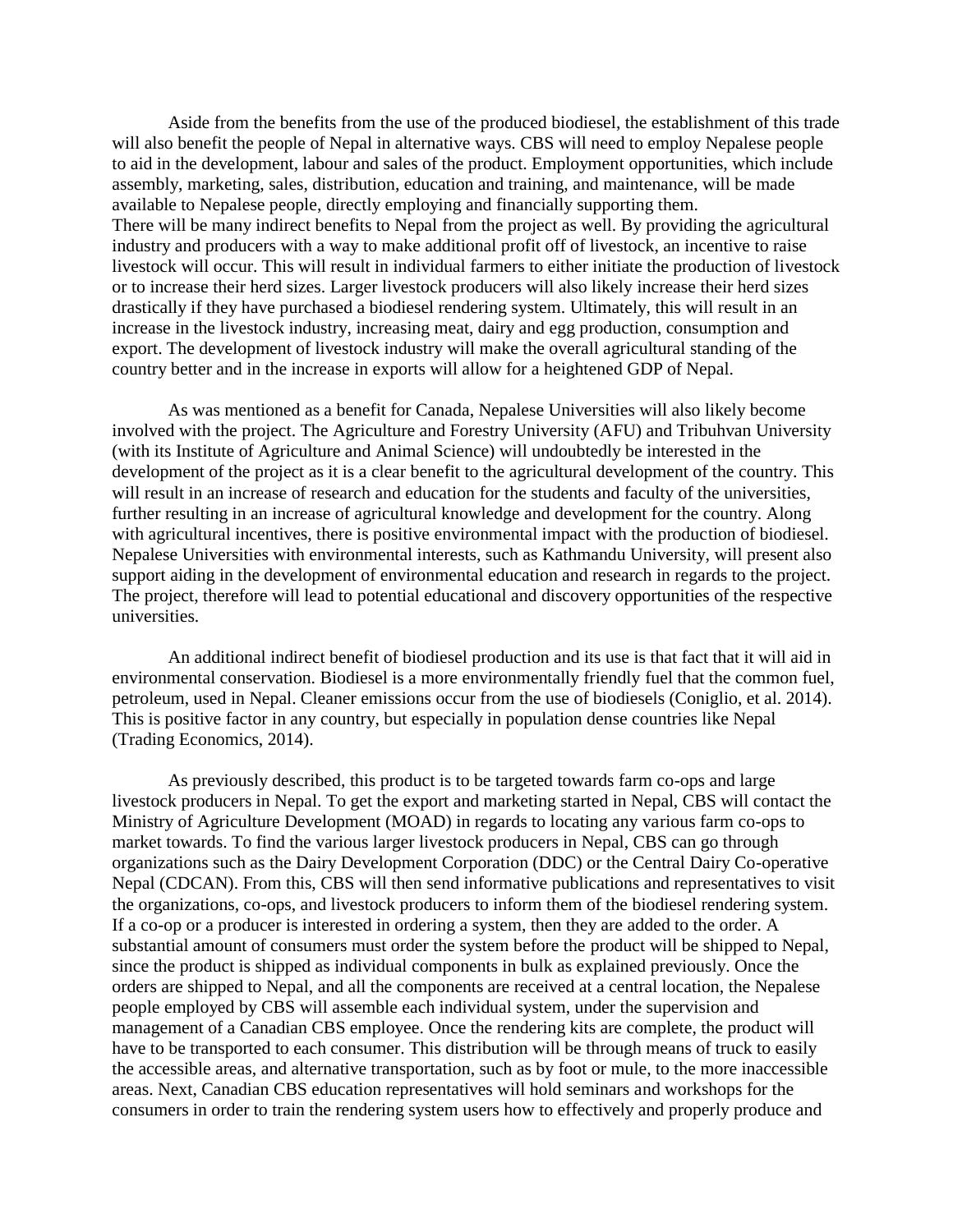use biodiesel. Lastly, Nepalese people will be employed by the CBS for the maintenance and service of these systems. With the increase of purchase and presence of the CBS product in Nepal, CBS will eventually have an established office in Nepal and which will allow for increased Nepalese employment and eventually replacing the Canadian representatives with Nepalese employees. Through the export of the biodiesel rendering system, CBS has the potential to become a substantial company in Nepal, strengthening the Canadian-Nepal trade relationship.

It will be necessary for loans and grants to be provided for this project. Although the cost of the product is low, there is a large amount of labour required for the success of the project. The supplemental funding will be required until CBS is able to strongly establish its company. In terms of funding for this project, many organizations would be interested in being involved. Agriculture and Agri-Food Canada (AAFC) and the Ontario Agricultural College (OAC) should be interested in this initiative due to the agricultural development benefit of Nepal and the agricultural export benefit for Canada. Private environmental organizations, such as CRFA, and the environmentally focused universities, such as the University of Waterloo and the University of Guelph, would be inclined to aid as well as if it a way to raise environmentally-friendly awareness and practices. The Region of Waterloo Waste Management would of course be inclined to be involved as it can be a way to boost the incentive of recycling in the region. Ideally the Region of Waterloo Waste management would also supply the project with the alternative materials for the system at a reduced price.

There are many biodiesel rendering systems currently on the market. However, these commercially produced systems of about the same have a significantly higher price range of \$600 - \$3000 CAN (PlantDrive, 2014; Alibaba, 2014). These commercially produced systems are clearly not feasible for the purchase of a farming co-op and a livestock producer, making the CBS product, which could cost from \$90-\$300 CAN, more appealing to the consumer. Due to the expensive price range of the systems on the current marked compared to the cost effective system from CBS, the competition for CBS is not high and should not be an issue.

In regards to a realistic prognosis of the project, I believe that there is potential for a successful relationship between Canada and Nepal with the export of a biodiesel rendering system. There are many hurdles to overcome in order to start this project. Support is needed from various organizations mostly in the form of finances, but also potentially with lowered cost of supplies. Effective marketing and education will be essential with the success of the product, in order for the users to be efficient producers of biodiesel.

There is, however, a major implication which could hinder this project. Hindu is the main religion in Nepal, in which those who follow the religion do not use the body or carcass of a bovine animal for consumption (NaturallyNepal, 2012). In regards to the use of a bovine carcass for rendering purposes, it is unclear if the Hindu population of the target group would comply with this use of a bovine animal (R. Khanal, personal communication, 2014). Biodiesel can be made from the fats of other animals, however, most rendering material is generally resulting from larger dairy and beef industries (Feddern, 2011). One way to avoid this hurdle would be to consider altering the biodiesel rendering system to instead produce biofuel. Biofuel is the production of a fuel through the rendering of plant oils from the by-products of certain crops like sugar cane and maize (Gressel, 2008). By altering the project to a biofuel rendering system, any religious concerns and implications can be avoided which may be in the best interest when trying to establish a strong and respectful relationship with Nepal. The biodiesel project will not have this same hurdle in other developing countries in which Hindu is not a main religion, such as Chad , and could be considered an export for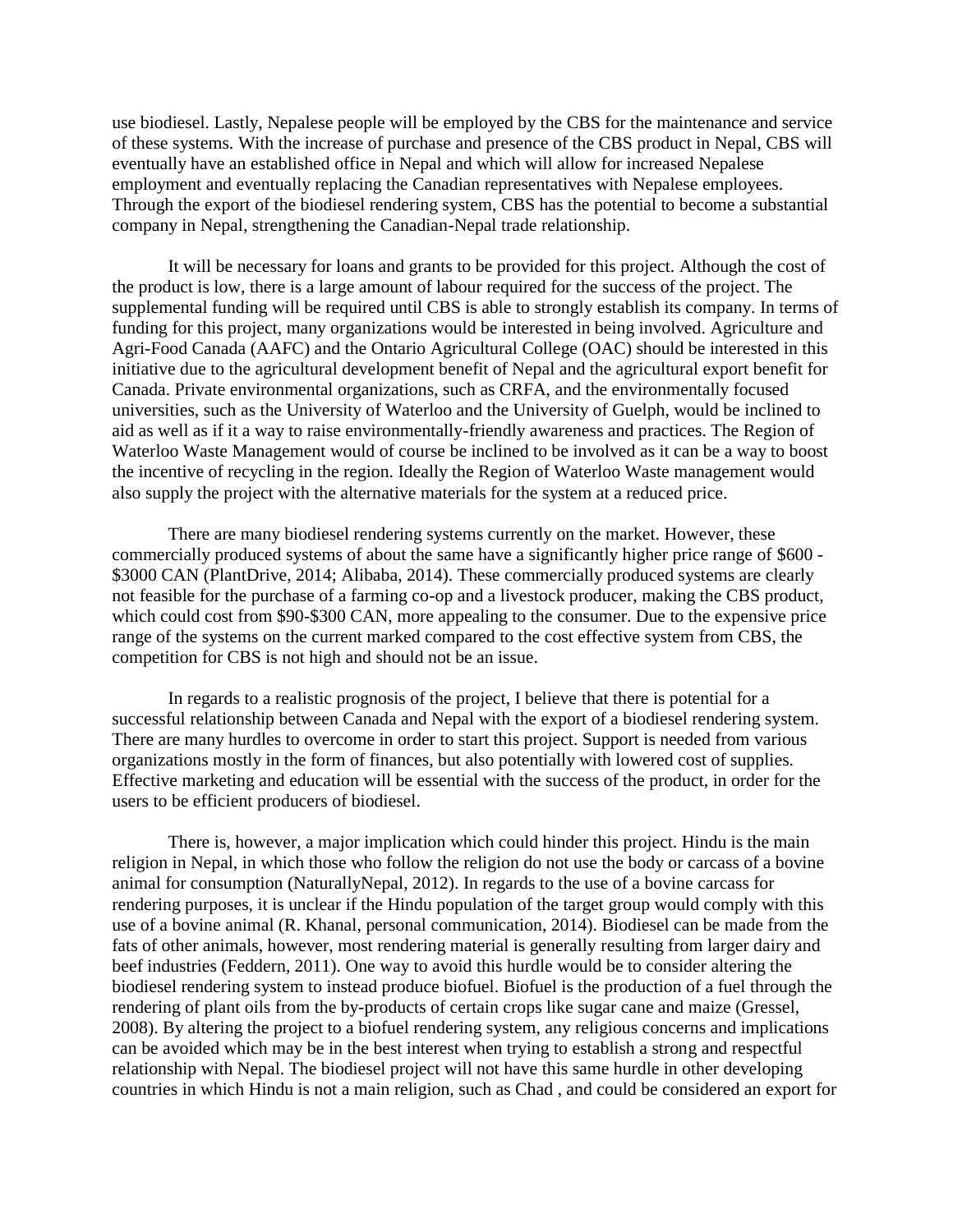these developing nations. Comparison studies and investigations should be carried out to determine which type of project, biodiesel or biofuel, the initiative should develop for the export to Nepal. In conclusion, a small-scale rendering system would be of benefit to a Canada-Nepal Agri-Food relationship as there are many economical, agricultural and societal effects benefiting both countries. However, a significant level of financial support is required to initiate the project. As well, it should be strongly considered for the project to focus on developing a biofuel rendering system instead of a biodiesel system due to potential religious implication.